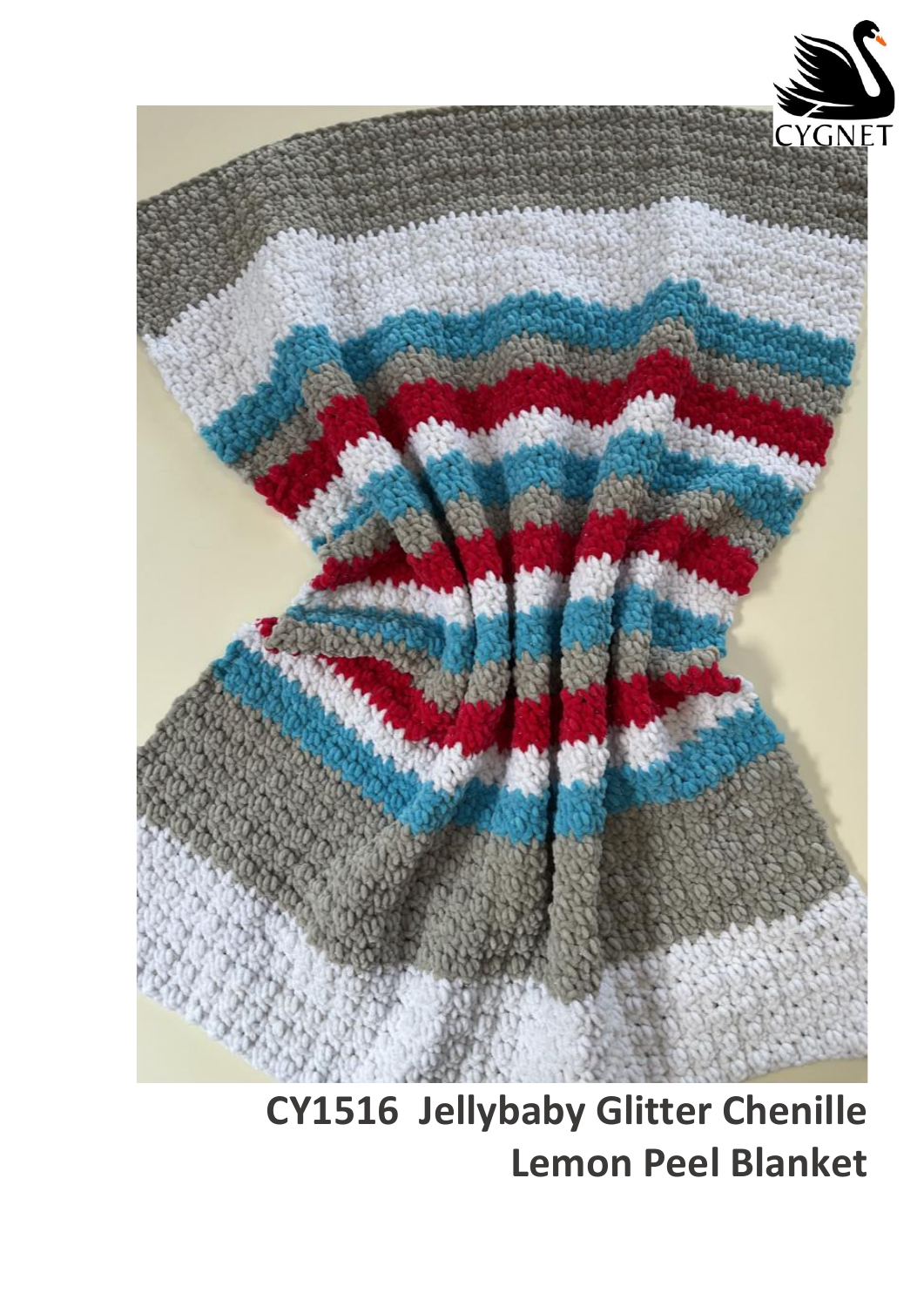**Materials**

Jellybaby Glitter Chenille Cool Diamond 013 x 3 Antique Silver 050 x 3 PartyPop 015 x 1 Topaz 019 x 1 100g **Size 38.5 inches x 31 inches Hooks 6.0mm 98 x 79 cm**

Tension. Worked over stitch pattern,  $10$ sts x 8 rows =  $10$ cm x  $10$ xm  $(4$  inches x 4inches)

| <b>Abbreviations</b>                                                                                                                                                                                                                                                      |                   |    |                   |     |                                 |           |           |
|---------------------------------------------------------------------------------------------------------------------------------------------------------------------------------------------------------------------------------------------------------------------------|-------------------|----|-------------------|-----|---------------------------------|-----------|-----------|
| ch                                                                                                                                                                                                                                                                        | chain             | Dc | Double<br>crochet |     |                                 |           |           |
| Tr                                                                                                                                                                                                                                                                        | Treble<br>crochet | st | stitch            | FTr | Foundation<br>Treble<br>crochet | <b>VO</b> | yarn over |
| Treble crochet: yo, insert hook into stitch, yo, draw through loop (3 loops on hook), yo, draw through first                                                                                                                                                              |                   |    |                   |     |                                 |           |           |
| two loops, yo, draw through both loops.                                                                                                                                                                                                                                   |                   |    |                   |     |                                 |           |           |
| Double crochet: insert hook into stitch, yo, draw through loop (2 loops on hook), yo, draw through both                                                                                                                                                                   |                   |    |                   |     |                                 |           |           |
| loops.                                                                                                                                                                                                                                                                    |                   |    |                   |     |                                 |           |           |
| Foundation Treble crochet: Ch3 (counts as first Tr), yo, insert hook in 3rd Ch from hook, [yo, draw through,<br>yo, draw through 1 loop on hook (Ch made), yo, draw through 2 loops] twice (Tr made)], insert hook in last<br>Ch made; rep [] for number of sts required. |                   |    |                   |     |                                 |           |           |

## **Pattern**

Turning chain of 1 counts as a stitch throughout.

Stitch pattern is reversible so there is no right or wrong side to the blanket

Row 1: With a 6mm hook, and Antique Silver FHTr 75.

Row 2 : Ch1, \* DC, Tr\* repeat from \* across to end making a DC in the last st of the row. Turn. [75sts] Row 3: Ch1, Tr in the top of the DC from the previous row, \* DC**,** Tr \* across, ending on 1DC in the Ch1. Repeat from \* across. [75sts]



Repeat row 3 for the following number of rows, changing colour as instructed. 10 rows Antique Silver (7 more rows) 10 rows Cool Diamond 3 rows Topaz 3 rows Antique Silver 3 rows Partypop